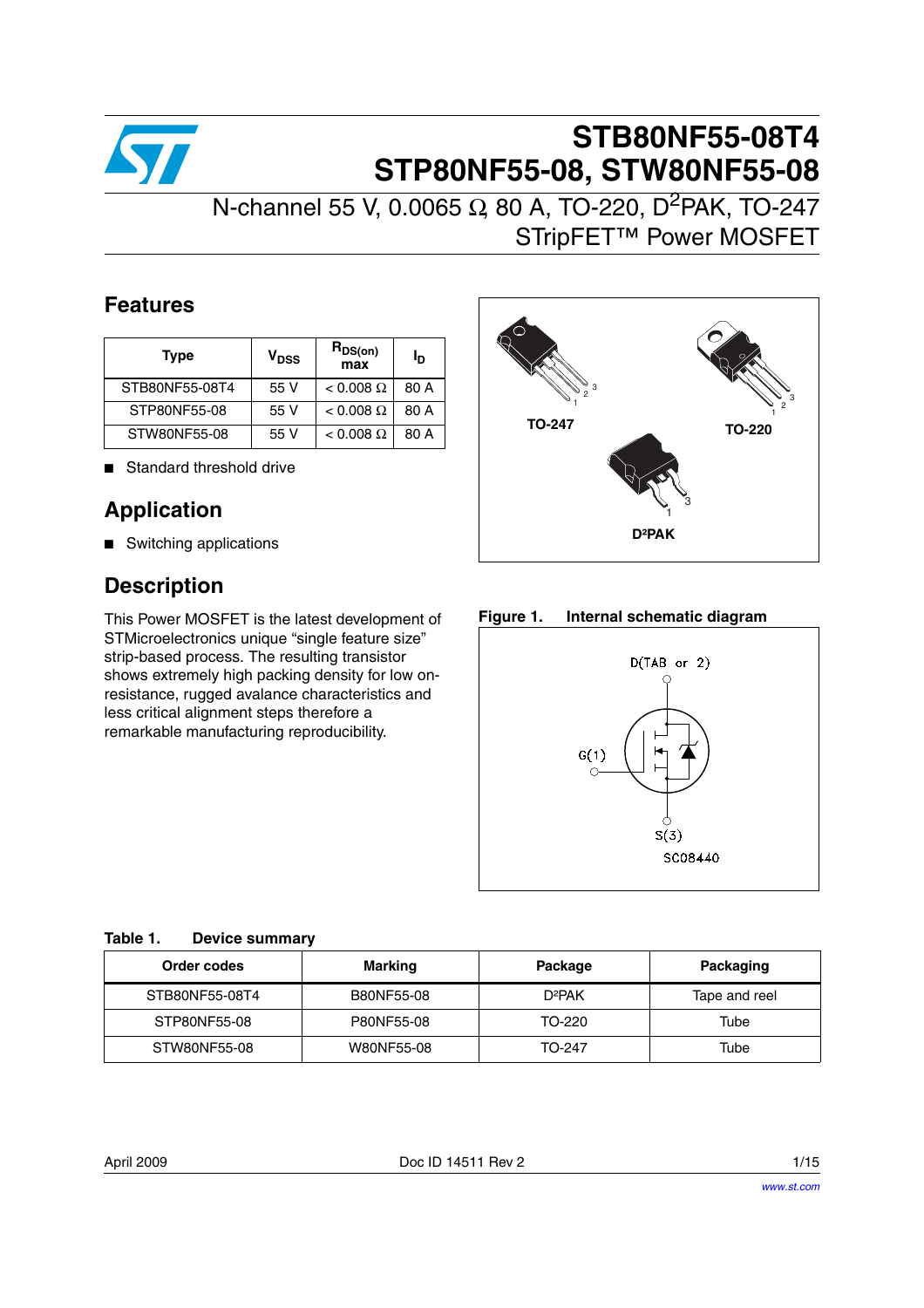# **Contents**

| $1 \quad \blacksquare$ |  |
|------------------------|--|
| $\overline{2}$         |  |
|                        |  |
| 3                      |  |
| $\overline{4}$         |  |
| 5                      |  |
| 6                      |  |

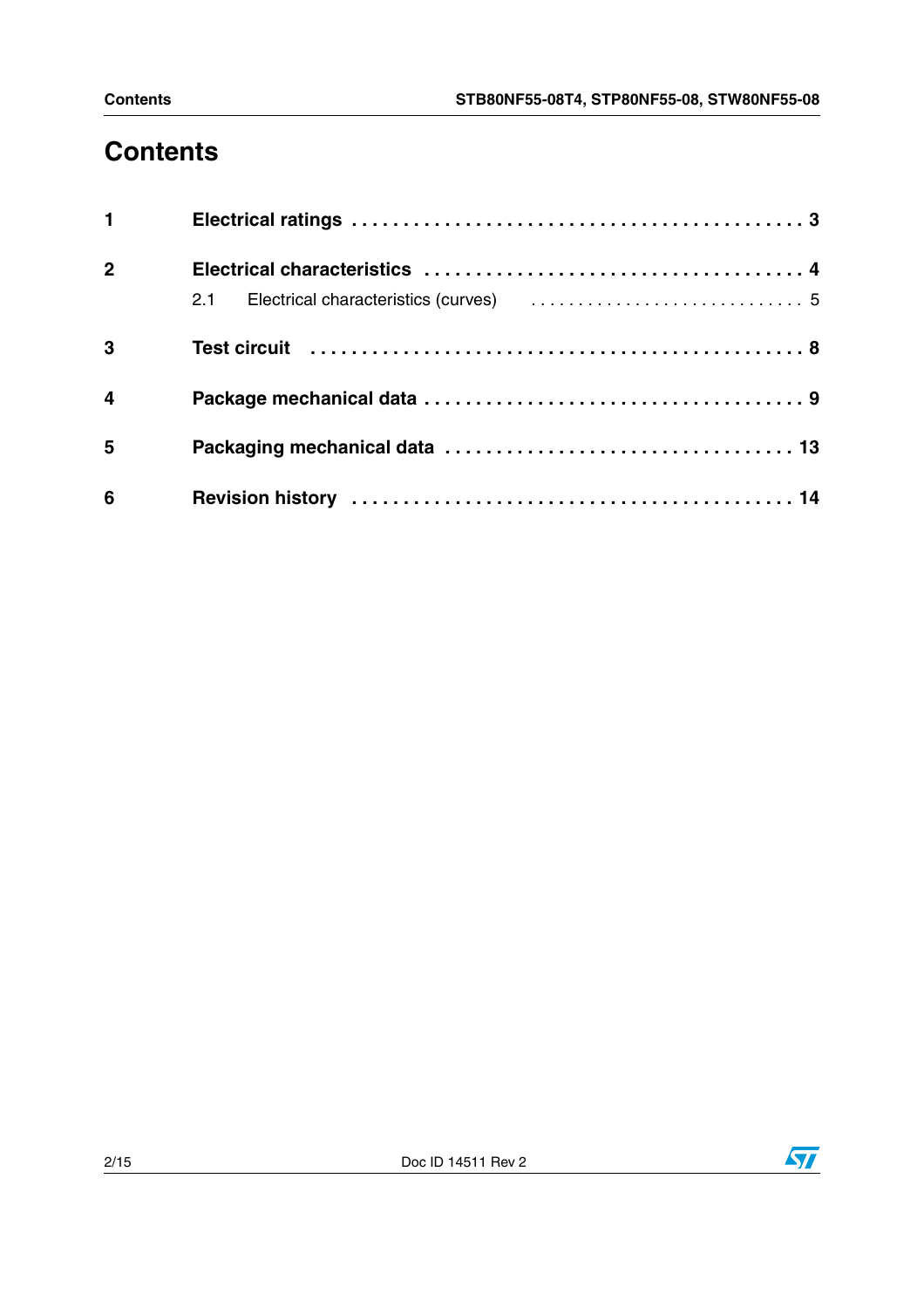# <span id="page-2-0"></span>**1 Electrical ratings**

 $I<sub>DM</sub><sup>(2)</sup>$ 

 $T_i$  $T_{\text{stg}}$ 

| .                    | 719991819 1118811118111 1 8111199          |              |      |
|----------------------|--------------------------------------------|--------------|------|
| Symbol               | <b>Parameter</b>                           | <b>Value</b> | Unit |
| $V_{DS}$             | Drain-source voltage ( $V_{GS} = 0$ )      | 55           |      |
| $V_{GS}$             | Gate-source voltage                        | ±20          |      |
| $I_{\text{D}}^{(1)}$ | Drain current (continuos) at $T_C = 25 °C$ | 80           |      |
|                      |                                            |              |      |

|  | Table 2. |  | Absolute maximum ratings |  |
|--|----------|--|--------------------------|--|
|--|----------|--|--------------------------|--|

1. Current limited package

2. Pulse width limited by safe operating area

Operating junction temperature

| Symbol                | <b>Parameter</b>                                  |            | Unit          |               |      |
|-----------------------|---------------------------------------------------|------------|---------------|---------------|------|
|                       |                                                   | $D^2$ PAK  | <b>TO-220</b> | <b>TO-247</b> |      |
| $R_{\text{thi-case}}$ | Thermal resistance junction-case max              | 0.5        |               |               | °C/W |
| $R_{\text{thi-amb}}$  | Thermal resistance junction-ambient max           | $35^{(1)}$ | 62.5          | 50            | °C/W |
| $T_1$                 | Maximum lead temperature for soldering<br>purpose | 300        |               |               | °C   |

 $I_D$ <sup>(1)</sup> Drain current (continuos) at  $T_C = 100 °C$  80 A

 $P_{TOT}$  Total dissipation at T<sub>C</sub> = 25 °C 100 M 300 W

Drain current (pulsed) and the state of the state of the state of the state of the state of the state of the state of the state of the state of the state of the state of the state of the state of the state of the state of

Derating factor and the contract of the contract of the contract of the contract of the contract of the contract of the contract of the contract of the contract of the contract of the contract of the contract of the contra

Operating junction temperature<br>Storage temperature  $\degree$ C

1. When mounted on 1 inch<sup>2</sup> FR-4 board, 2 oz Cu

**Table 4. Avalanche characteristics**

| Symbol   | <b>Parameter</b>                                                                                      | Max value | Unit |
|----------|-------------------------------------------------------------------------------------------------------|-----------|------|
| 'AR      | Avalanche current, repetitive or not-repetitive<br>(pulse width limited by T <sub>i</sub> max)        | 40        |      |
| $E_{AS}$ | Single pulse avalanche energy<br>(starting T <sub>i</sub> = 25 °C, $I_D = I_{AR}$ , $V_{DD} = 30 V$ ) | 1000      | mJ   |

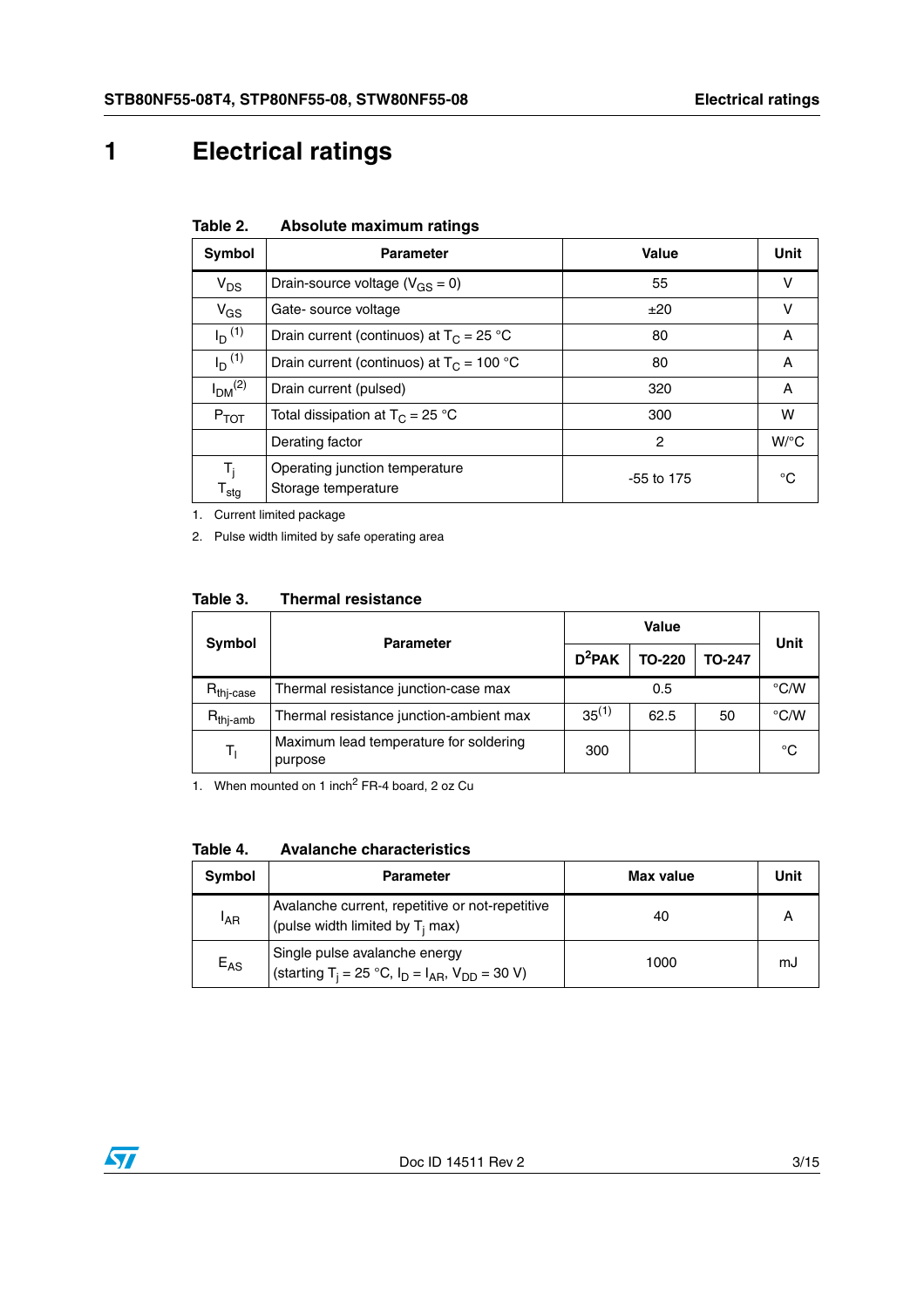# <span id="page-3-0"></span>**2 Electrical characteristics**

 $(T_{\text{CASE}} = 25 \text{ °C}$  unless otherwise specified)

| Symbol                  | <b>Parameter</b>                                    | <b>Test conditions</b>                                  | Min. | Typ.   | Max.    | Unit     |
|-------------------------|-----------------------------------------------------|---------------------------------------------------------|------|--------|---------|----------|
| $V_{(BR)DSS}$           | Drain-source breakdown<br>voltage                   | $I_D = 250 \mu A$ , $V_{GS} = 0$                        | 55   |        |         | v        |
| <b>I</b> <sub>DSS</sub> | Zero gate voltage drain<br>current ( $V_{GS} = 0$ ) | $V_{DS}$ = max rating<br>$V_{DS}$ = max rating @ 125 °C |      |        | 1<br>10 | μA<br>μA |
| l <sub>GSS</sub>        | Gate body leakage current<br>$(V_{DS} = 0)$         | $V_{GS} = \pm 20 V$                                     |      |        | ±100    | nA       |
| $V_{GS(th)}$            | Gate threshold voltage                              | $V_{DS} = V_{GS}$ , $I_D = 250 \mu A$                   | 2    | 3      | 4       | v        |
| $R_{DS(on)}$            | Static drain-source on<br>resistance                | $V_{GS}$ = 10 V, $I_D$ = 40 A                           |      | 0.0065 | 0.008   | Ω        |

#### **Table 5. On/off states**

### **Table 6. Dynamic**

| Symbol                                            | <b>Parameter</b>                                                           | <b>Test conditions</b>                                                       | Min. | Typ.               | Max. | Unit           |
|---------------------------------------------------|----------------------------------------------------------------------------|------------------------------------------------------------------------------|------|--------------------|------|----------------|
| $g_{\text{fs}}^{(1)}$                             | Forward transconductance                                                   | $V_{DS}$ =15 V, $I_D$ = 18 A                                                 |      | 40                 |      | S              |
| $C_{iss}$<br>$C_{\text{oss}}$<br>$C_{\text{rss}}$ | Input capacitance<br>Output capacitance<br>Reverse transfer<br>capacitance | $V_{DS}$ = 25 V, f = 1 MHz,<br>$V_{GS} = 0$                                  |      | 3740<br>830<br>265 |      | pF<br>pF<br>pF |
| $Q_g$<br>$Q_{gs}$<br>$Q_{gd}$                     | Total gate charge<br>Gate-source charge<br>Gate-drain charge               | $V_{DD}$ = 27 V, I <sub>D</sub> = 80 A<br>$V_{GS} = 10 V$<br>(see Figure 14) |      | 112<br>20<br>40    | 155  | nC<br>nC<br>nC |

1. Pulsed: pulse duration=300 µs, duty cycle 1.5%

| Symbol                            | Parameter                                              | <b>Test conditions</b>                                                               | Min. | Typ.            | Max. | Unit           |
|-----------------------------------|--------------------------------------------------------|--------------------------------------------------------------------------------------|------|-----------------|------|----------------|
| $I_{d(on)}$<br>t,<br>$I_{d(off)}$ | Turn-on delay time<br>Rise time<br>Turn-off-delay time | $V_{DD}$ = 27 V, $I_D$ = 40 A<br>$R_G = 4.7 \Omega V_{GS} = 10 V$<br>(see Figure 13) |      | 20<br>110<br>75 |      | ns<br>ns<br>ns |
| t٤                                | Fall time                                              |                                                                                      |      | 35              |      | ns             |

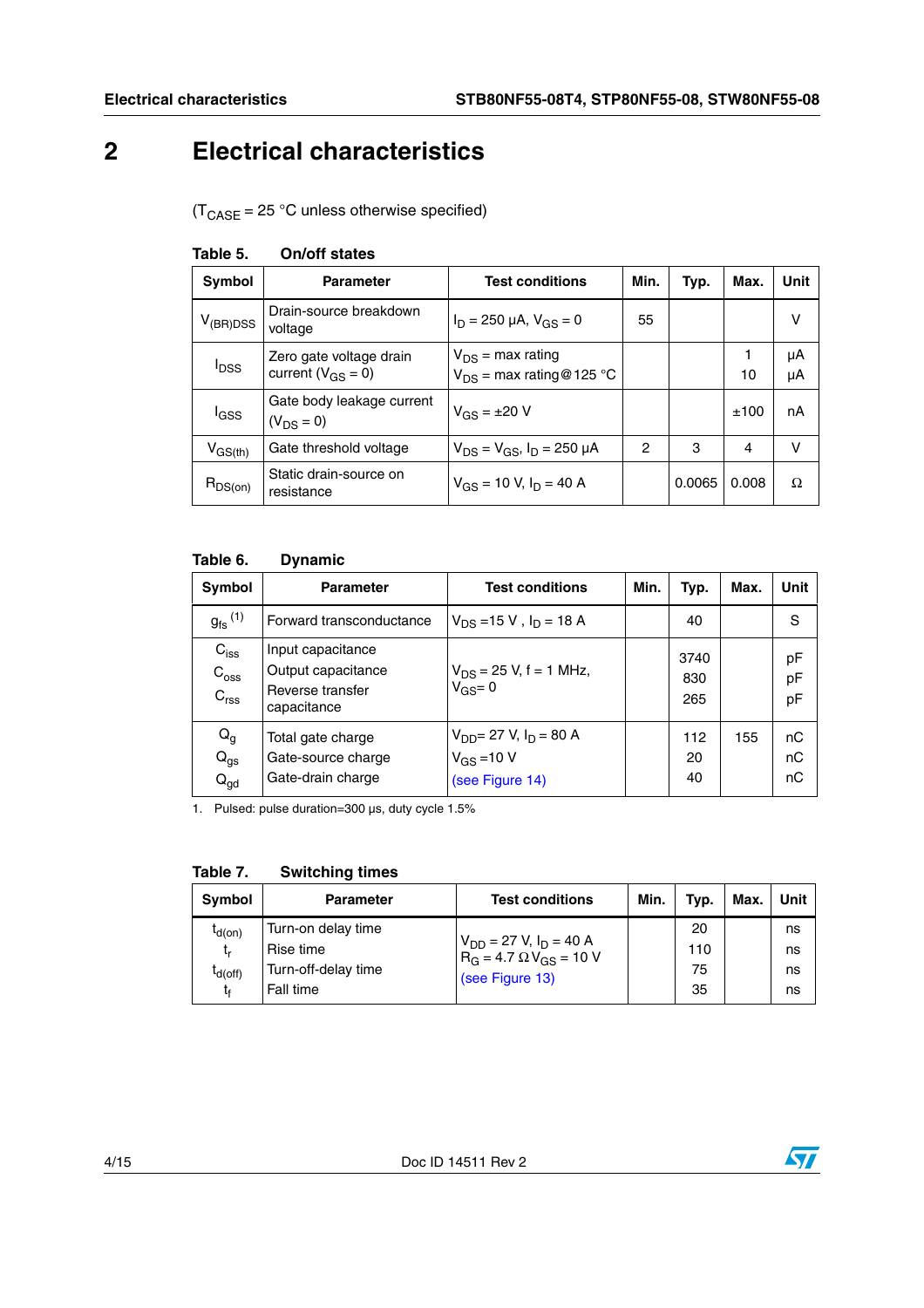| Symbol                                             | <b>Parameter</b>                                                             | <b>Test conditions</b>                                                                             | Min | Typ.             | Max | Unit          |
|----------------------------------------------------|------------------------------------------------------------------------------|----------------------------------------------------------------------------------------------------|-----|------------------|-----|---------------|
| l <sub>SD</sub>                                    | Source-drain current                                                         |                                                                                                    |     |                  | 80  | A             |
| $I_{SDM}$ <sup>(1)</sup>                           | Source-drain current (pulsed)                                                |                                                                                                    |     |                  | 320 | A             |
| $V_{SD}$                                           | Forward on voltage                                                           | $I_{SD}$ = 80 A, $V_{GS}$ = 0                                                                      |     |                  | 1.5 | v             |
| $t_{rr}$ <sup>(2)</sup><br>$Q_{rr}$<br><b>IRRM</b> | Reverse recovery time<br>Reverse recovery charge<br>Reverse recovery current | $I_{SD}$ = 80 A, $V_{DD}$ = 25 V<br>$di/dt = 100$ A/ $\mu$ s,<br>$T_i = 150 °C$<br>(see Figure 18) |     | 80<br>230<br>5.7 |     | ns<br>nC<br>A |

**Table 8. Source drain diode**

1. Pulse width limited by safe operating area

2. Pulsed: pulse duration =  $300\mu s$ , duty cycle  $1.5\%$ 

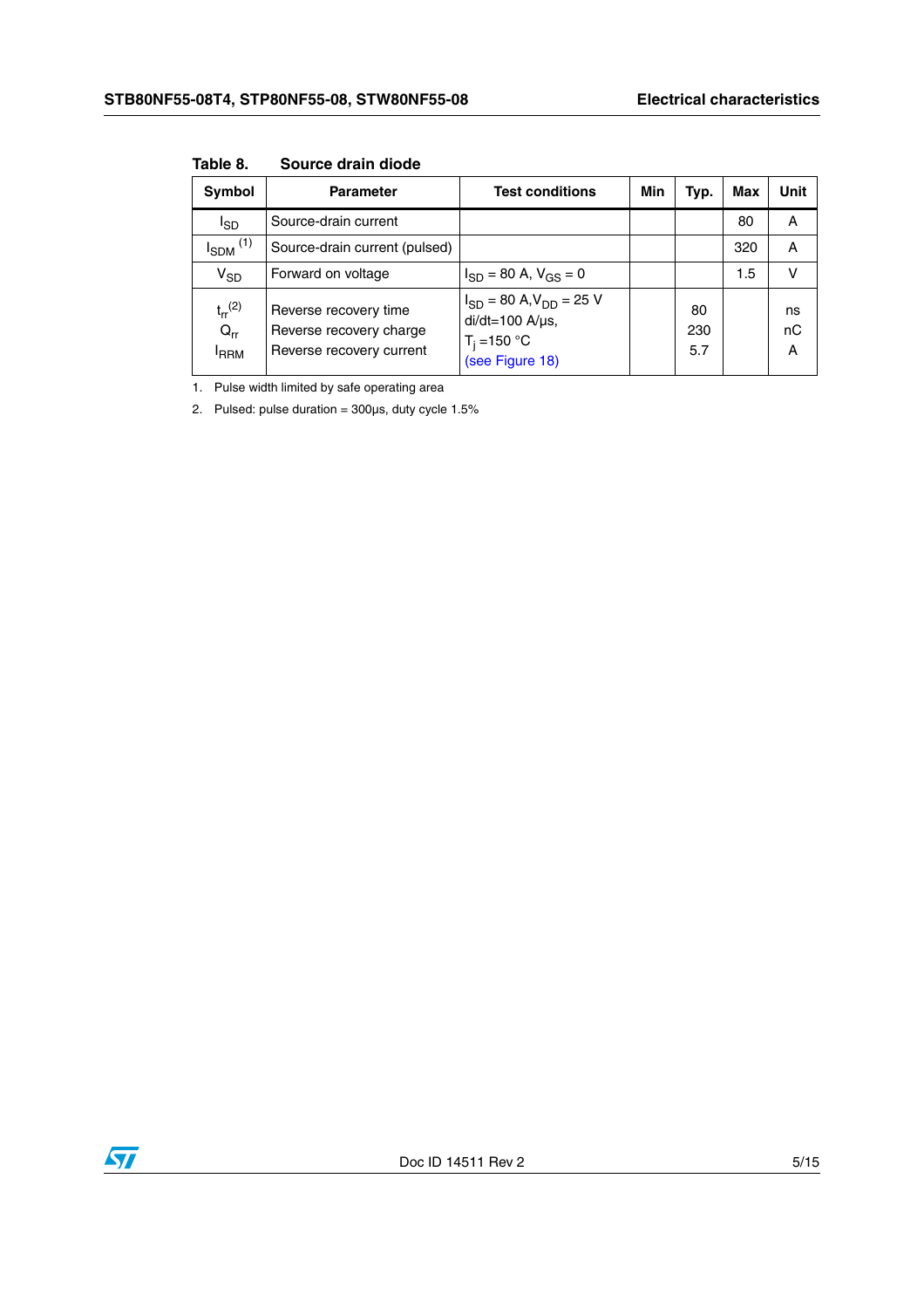## <span id="page-5-0"></span>**2.1 Electrical characteristics (curves)**

 $\sqrt{GS} = 10 \sqrt{9}$ 

 $\overline{12}$ 

 $\overline{6}$ 

120

60

 $\circ$ 







Figure 6. Normalized BV<sub>DSS</sub> vs temperature Figure 7. Static drain-source on resistance



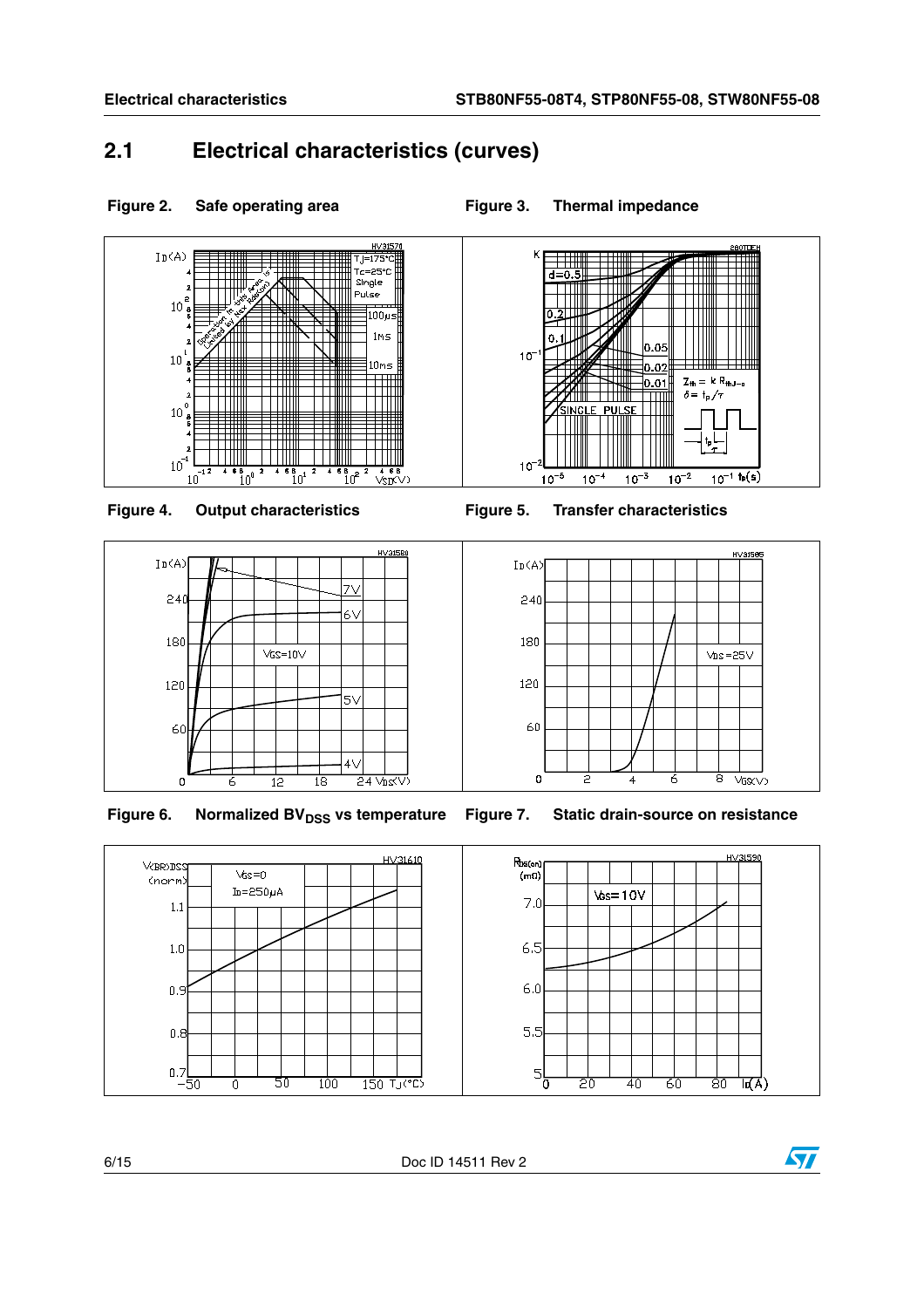#### **Figure 8. Gate charge vs gate-source voltage Figure 9. Capacitance variations**



**Figure 10. Normalized gate threshold voltage Figure 11. Normalized on resistance vs vs temperature**

**temperature**



**Figure 12. Source-drain diode forward characteristics**

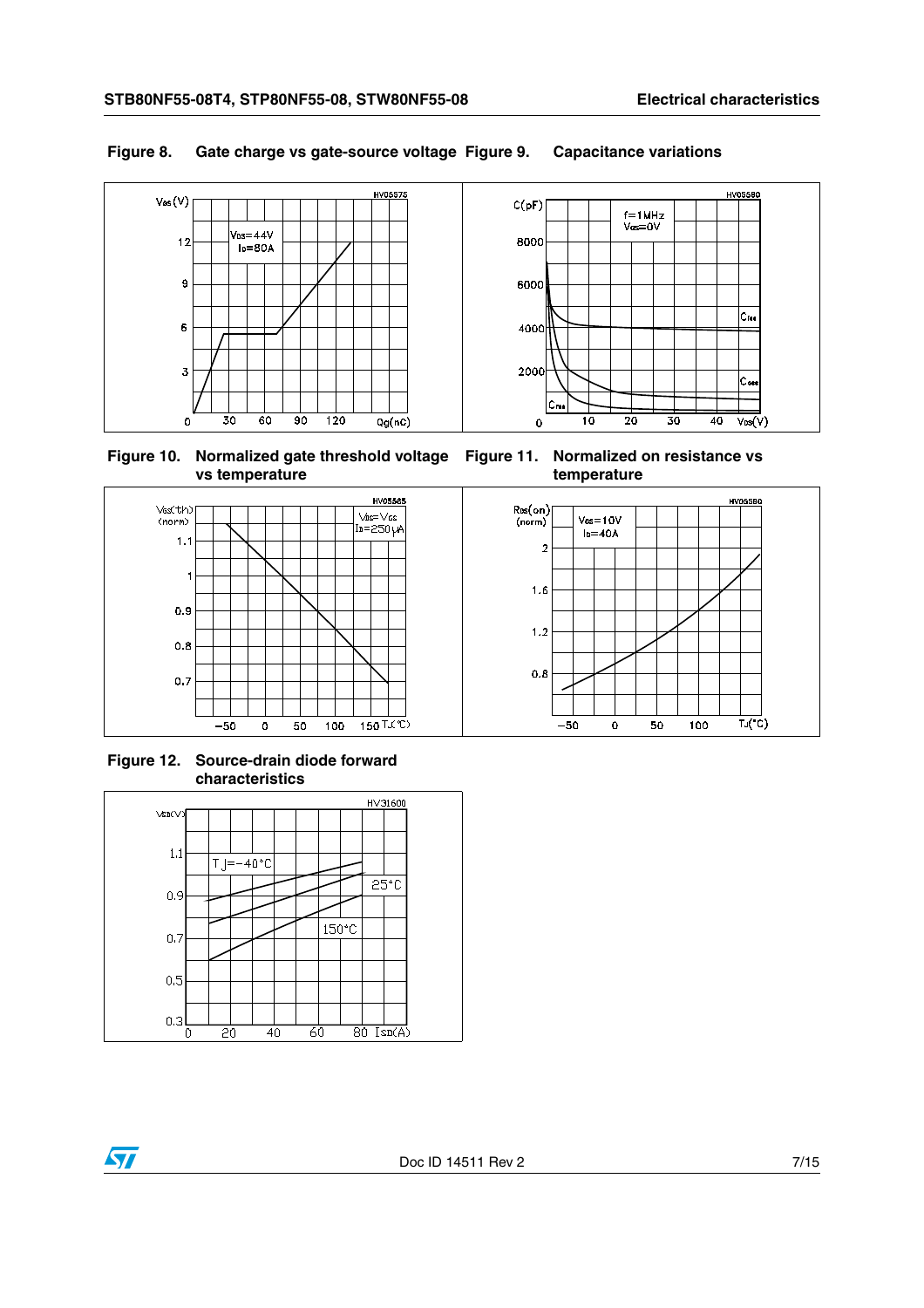<span id="page-7-1"></span>**Figure 14. Gate charge test circuit**

# <span id="page-7-0"></span>**3 Test circuits**

<span id="page-7-2"></span>**Figure 13. Switching times test circuit for resistive load**





**Figure 15. Test circuit for inductive load switching and diode recovery times Figure 16. Unclamped inductive load test** 







<span id="page-7-3"></span>



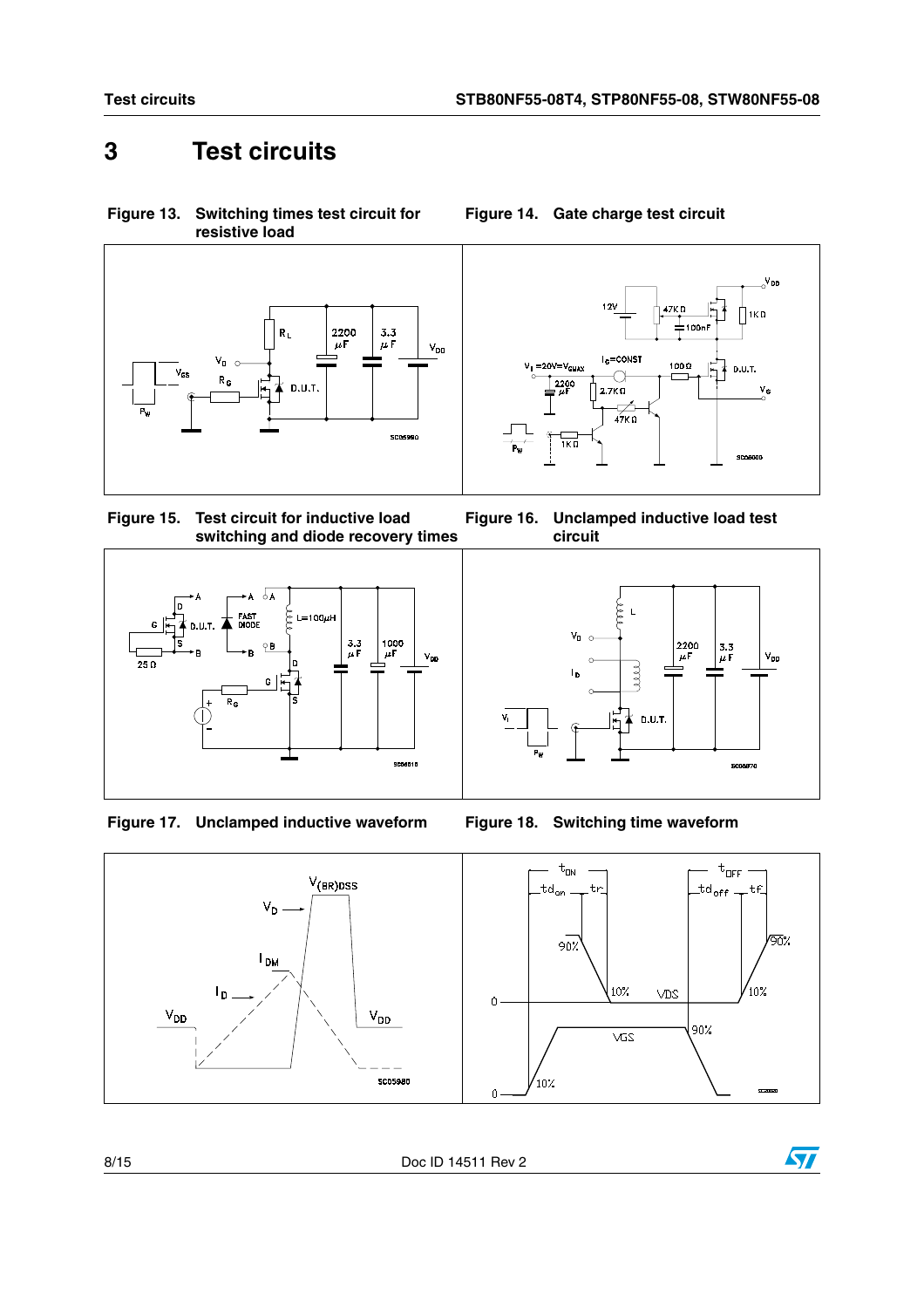# <span id="page-8-0"></span>**4 Package mechanical data**

In order to meet environmental requirements, ST offers these devices in different grades of ECOPACK® packages, depending on their level of environmental compliance. ECOPACK® specifications, grade definitions and product status are available at: www.st.com. ECOPACK is an ST trademark.

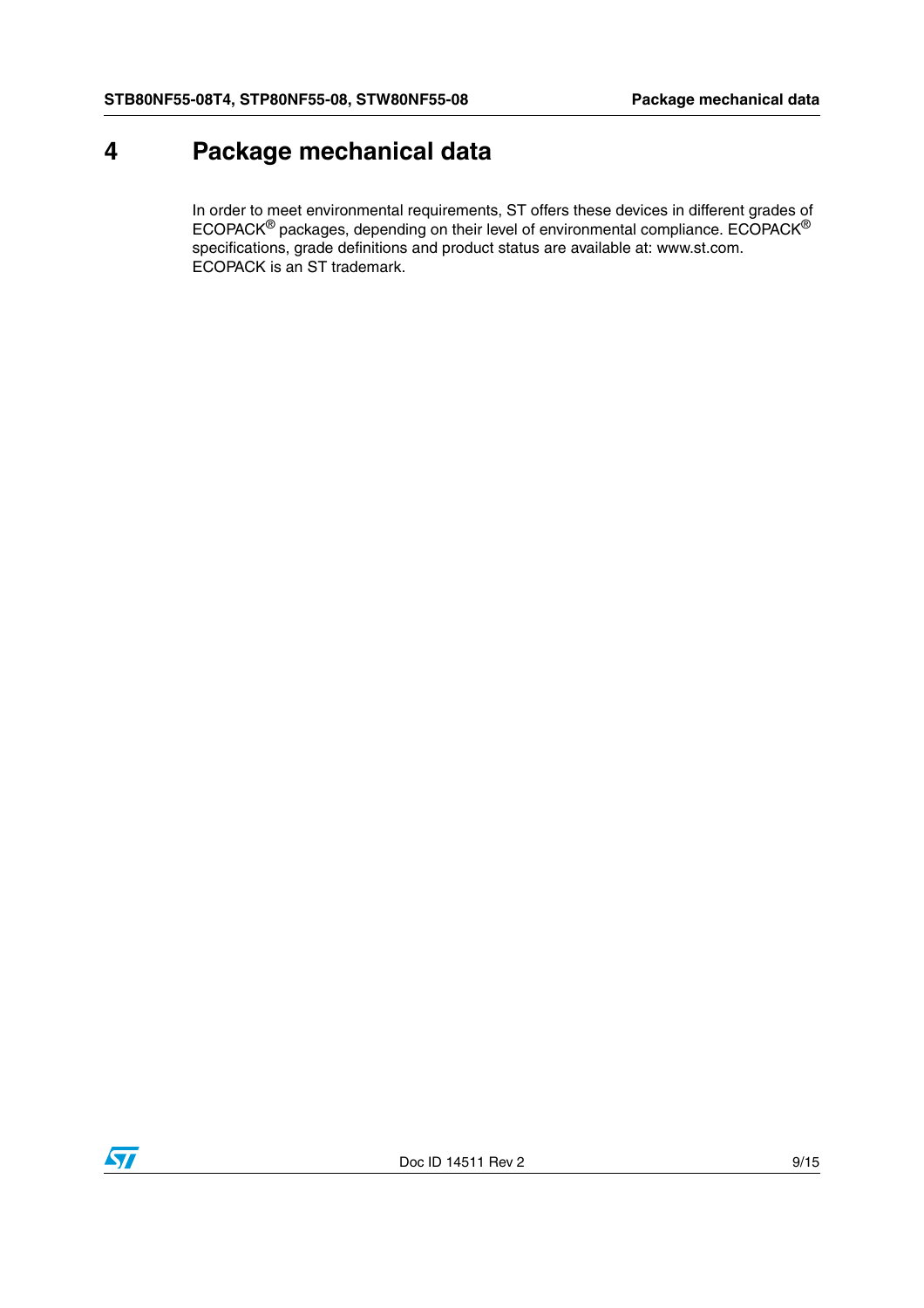| Dim            | mm    |       |            | inch  |       |            |
|----------------|-------|-------|------------|-------|-------|------------|
|                | Min   | Typ   | <b>Max</b> | Min   | Typ   | <b>Max</b> |
| A              | 4.40  |       | 4.60       | 0.173 |       | 0.181      |
| $\mathsf b$    | 0.61  |       | 0.88       | 0.024 |       | 0.034      |
| b1             | 1.14  |       | 1.70       | 0.044 |       | 0.066      |
| $\mathbf{C}$   | 0.48  |       | 0.70       | 0.019 |       | 0.027      |
| D              | 15.25 |       | 15.75      | 0.6   |       | 0.62       |
| D <sub>1</sub> |       | 1.27  |            |       | 0.050 |            |
| E              | 10    |       | 10.40      | 0.393 |       | 0.409      |
| e              | 2.40  |       | 2.70       | 0.094 |       | 0.106      |
| e <sub>1</sub> | 4.95  |       | 5.15       | 0.194 |       | 0.202      |
| F              | 1.23  |       | 1.32       | 0.048 |       | 0.051      |
| H1             | 6.20  |       | 6.60       | 0.244 |       | 0.256      |
| J1             | 2.40  |       | 2.72       | 0.094 |       | 0.107      |
| L              | 13    |       | 14         | 0.511 |       | 0.551      |
| L1             | 3.50  |       | 3.93       | 0.137 |       | 0.154      |
| L20            |       | 16.40 |            |       | 0.645 |            |
| L30            |       | 28.90 |            |       | 1.137 |            |
| ØP             | 3.75  |       | 3.85       | 0.147 |       | 0.151      |
| Q              | 2.65  |       | 2.95       | 0.104 |       | 0.116      |





10/15 Doc ID 14511 Rev 2

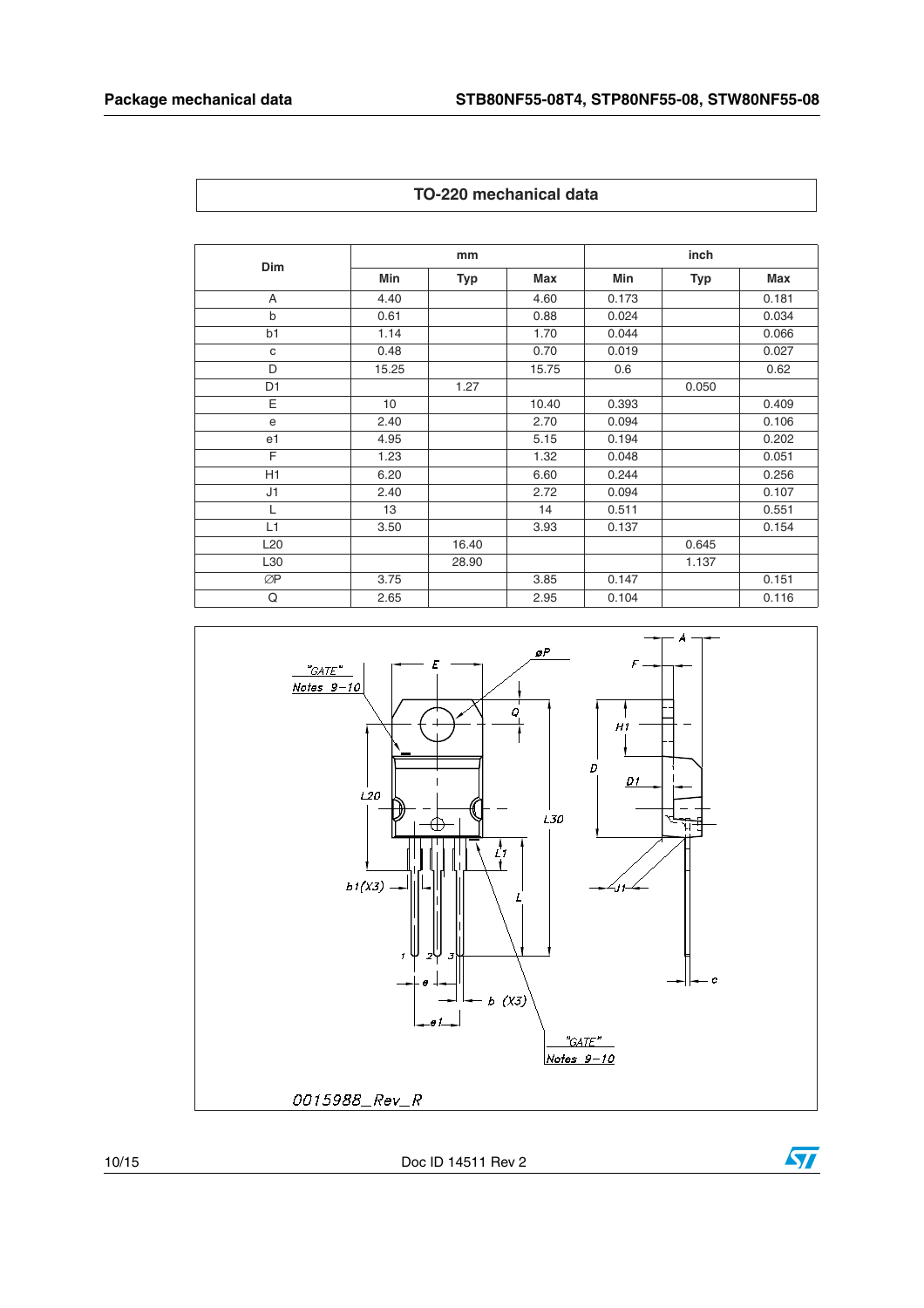J.

 $\overline{\Gamma}$ 

| <b>TO-247 Mechanical data</b> |       |            |       |  |  |  |
|-------------------------------|-------|------------|-------|--|--|--|
| Dim.                          | mm.   |            |       |  |  |  |
|                               | Min.  | <b>Typ</b> | Max.  |  |  |  |
| A                             | 4.85  |            | 5.15  |  |  |  |
| A <sub>1</sub>                | 2.20  |            | 2.60  |  |  |  |
| b                             | 1.0   |            | 1.40  |  |  |  |
| b1                            | 2.0   |            | 2.40  |  |  |  |
| b <sub>2</sub>                | 3.0   |            | 3.40  |  |  |  |
| c                             | 0.40  |            | 0.80  |  |  |  |
| D                             | 19.85 |            | 20.15 |  |  |  |
| E                             | 15.45 |            | 15.75 |  |  |  |
| e                             |       | 5.45       |       |  |  |  |
| L                             | 14.20 |            | 14.80 |  |  |  |
| L1                            | 3.70  |            | 4.30  |  |  |  |
| L2                            |       | 18.50      |       |  |  |  |
| øΡ                            | 3.55  |            | 3.65  |  |  |  |
| øR                            | 4.50  |            | 5.50  |  |  |  |
| S                             |       | 5.50       |       |  |  |  |



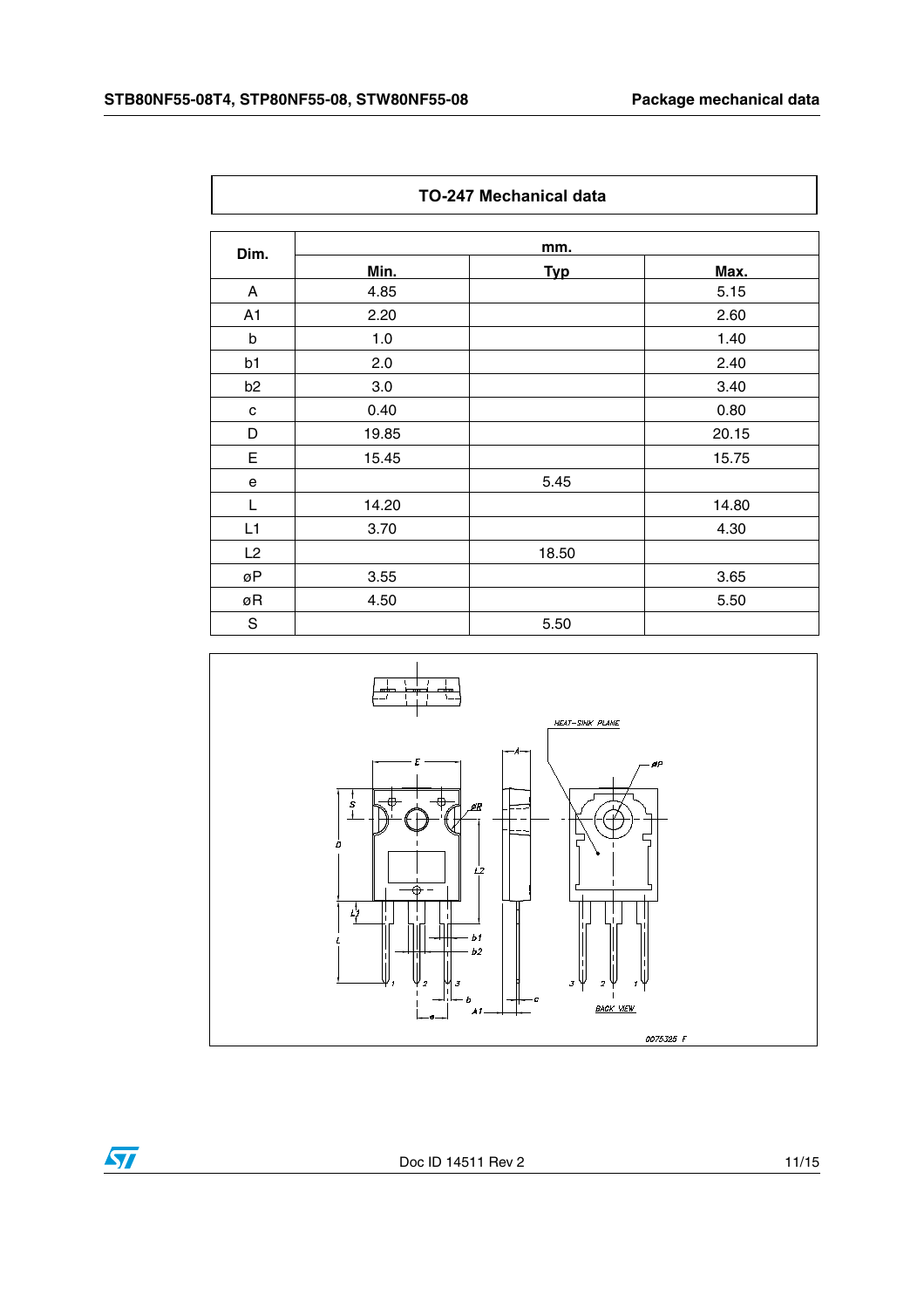| D <sup>2</sup> PAK (TO-263) mechanical data |  |  |
|---------------------------------------------|--|--|
|---------------------------------------------|--|--|

| Dim            |                 | mm         |           |             | inch       |            |  |
|----------------|-----------------|------------|-----------|-------------|------------|------------|--|
|                | Min             | <b>Typ</b> | Max       | Min         | <b>Typ</b> | <b>Max</b> |  |
| A              | 4.40            |            | 4.60      | 0.173       |            | 0.181      |  |
| A <sub>1</sub> | 0.03            |            | 0.23      | 0.001       |            | 0.009      |  |
| $\mathsf b$    | 0.70            |            | 0.93      | 0.027       |            | 0.037      |  |
| b <sub>2</sub> | 1.14            |            | 1.70      | 0.045       |            | 0.067      |  |
| C              | 0.45            |            | 0.60      | 0.017       |            | 0.024      |  |
| c2             | 1.23            |            | 1.36      | 0.048       |            | 0.053      |  |
| D              | 8.95            |            | 9.35      | 0.352       |            | 0.368      |  |
| D <sub>1</sub> | 7.50            |            |           | 0.295       |            |            |  |
| E              | 10 <sup>1</sup> |            | 10.40     | 0.394       |            | 0.409      |  |
| E1             | 8.50            |            |           | 0.334       |            |            |  |
| e              |                 | 2.54       |           |             | 0.1        |            |  |
| e <sub>1</sub> | 4.88            |            | 5.28      | 0.192       |            | 0.208      |  |
| H              | 15              |            | 15.85     | 0.590       |            | 0.624      |  |
| J1             | 2.49            |            | 2.69      | 0.099       |            | 0.106      |  |
| L              | 2.29            |            | 2.79      | 0.090       |            | 0.110      |  |
| L1             | 1.27            |            | 1.40      | 0.05        |            | 0.055      |  |
| L2             | 1.30            |            | 1.75      | 0.051       |            | 0.069      |  |
| R              |                 | 0.4        |           |             | 0.016      |            |  |
| V <sub>2</sub> | $0^{\circ}$     |            | $8^\circ$ | $0^{\circ}$ |            | $8^\circ$  |  |



12/15 Doc ID 14511 Rev 2

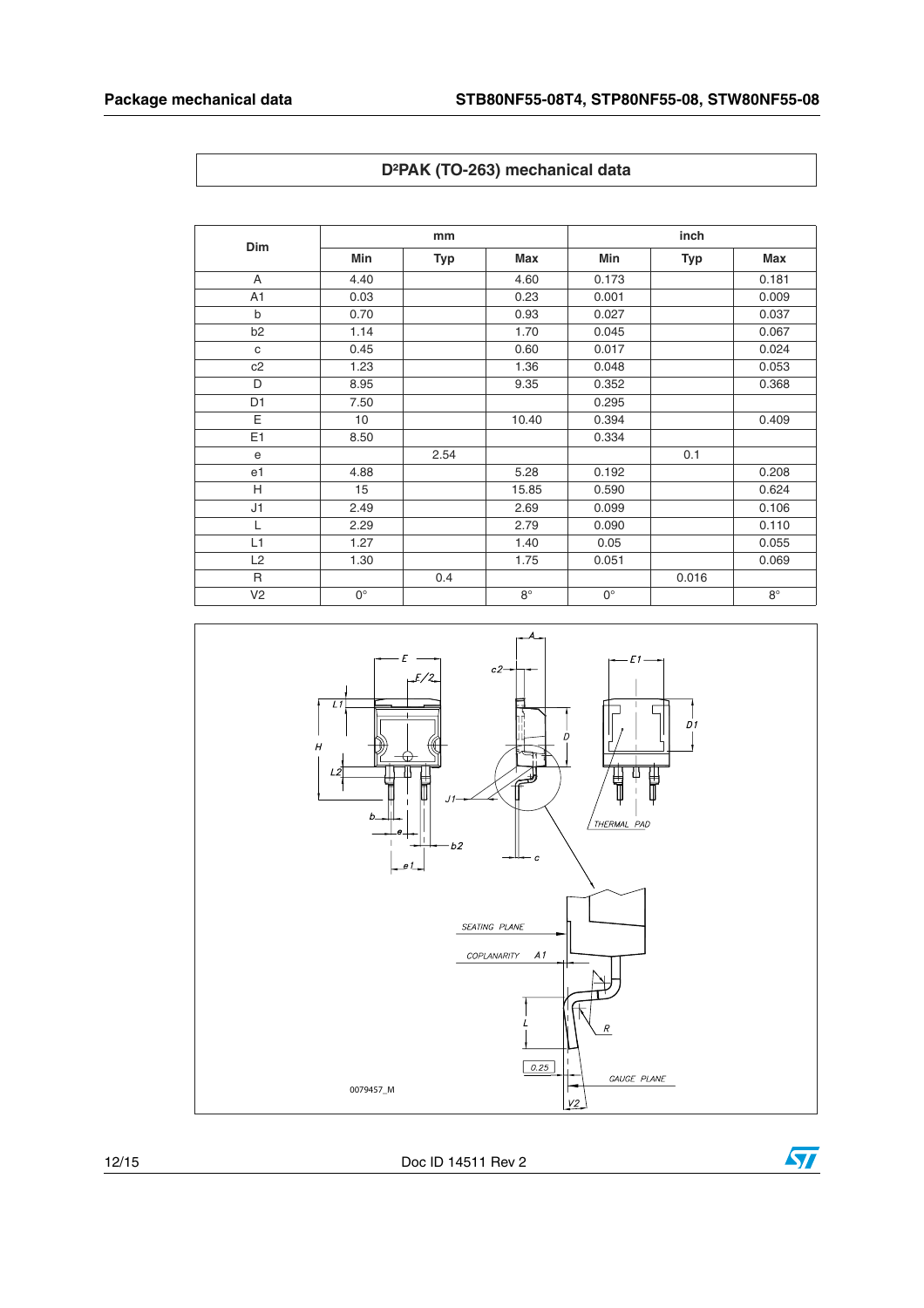# <span id="page-12-0"></span>**5 Packaging mechanical data**

## **D2PAK FOOTPRINT**



**TAPE AND REEL SHIPMENT**



on sales type

 $\bm{\varPi}$ 

Doc ID 14511 Rev 2 13/15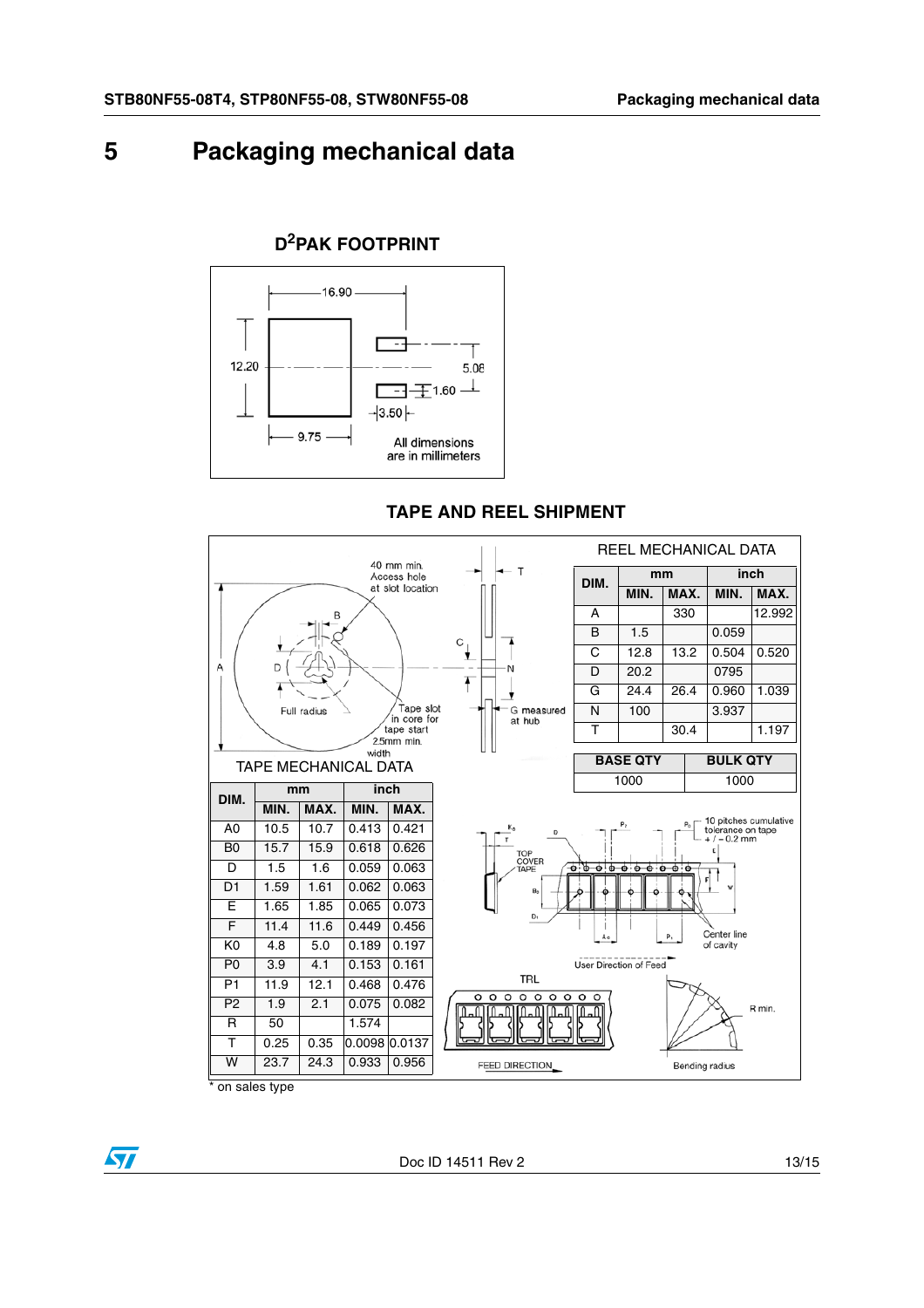# <span id="page-13-0"></span>**6 Revision history**

#### Table 9. **Document revision history**

| <b>Date</b> | <b>Revision</b> | <b>Changes</b>                           |  |
|-------------|-----------------|------------------------------------------|--|
| 03-Mar-2008 |                 | First release                            |  |
| 15-Apr-2009 |                 | Table 1: Device summary has been updated |  |